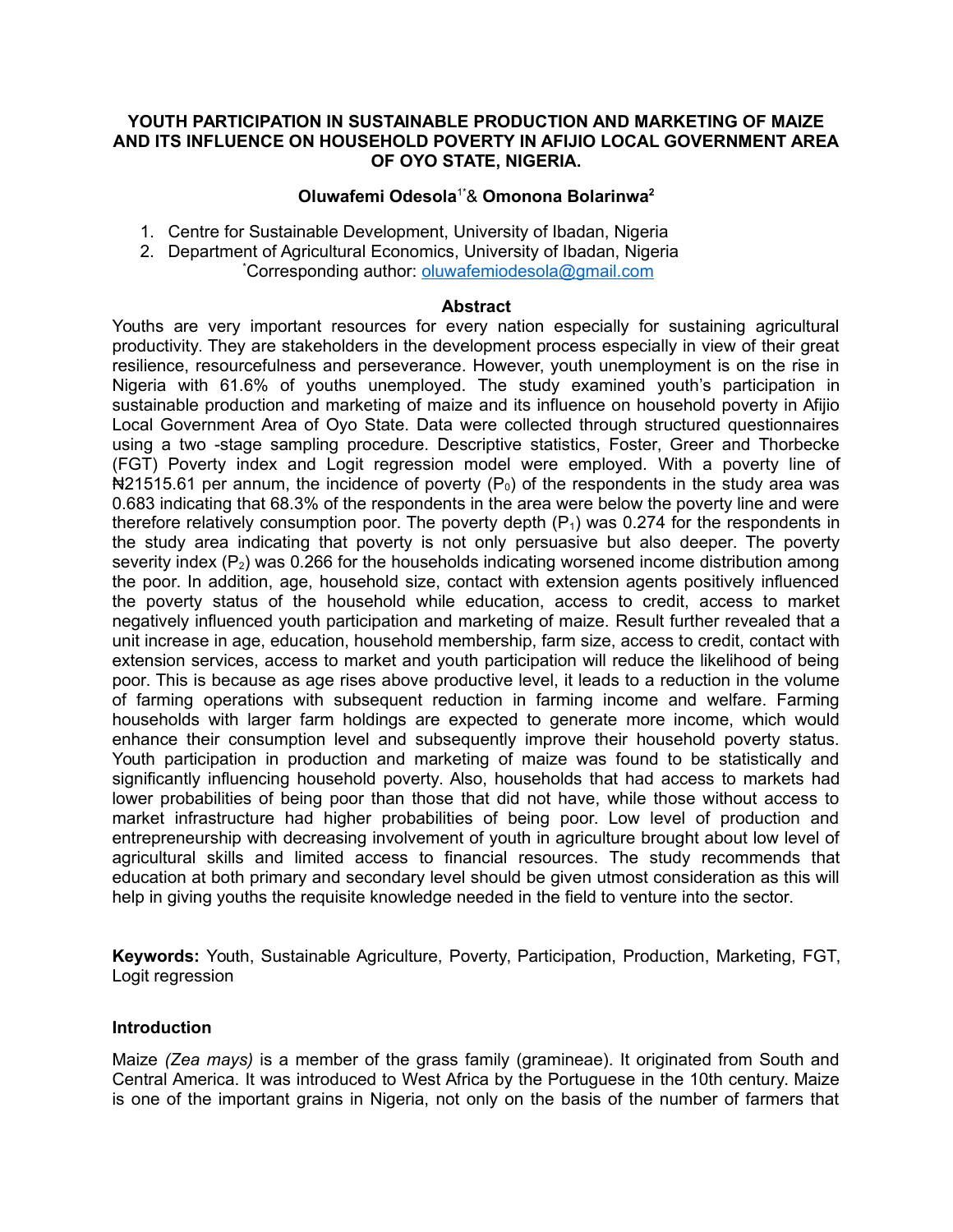engaged in its cultivation, but also in its economic value. Maize *is* a major important cereal crop being cultivated in the rainforest and the derived savannah zones of Nigeria. Maize has been in the diet of Nigerians for centuries. It started as a subsistence crop and has gradually become more important crop. Maize has now risen to a commercial crop on which many agro-based industries depend on as raw materials (Iken and Amusa, 2004). Maize is highly yielding, easy to process, readily digested and cost less than other cereals. It is also a versatile crop, allowing it to grow across a range of agro ecological zones (IITA, 2001). It is an important source of carbohydrate and if eaten in the immature state, provides useful quantities of Vitamin A and C. Maize thrives best in a warm climate and is now grown in most of the countries that have suitable climatic conditions. Rural youth are actively involved in agricultural production in Nigeria but the socioeconomic conditions have constrained them and they lack access to scientific and technological information that could enhance their production capacity.

Agriculture remains fundamental to poverty reduction and economic growth in the  $21<sup>st</sup>$  century (World Bank, 2008). World Bank (2008) report further posits that 75% of the world's poor are from rural areas with majority being involved in farming - an activity which requires sustenance especially by the youth. Agriculture has been an important sector in the Nigerian economy in the past decades, and is still a major sector despite the oil boom. Basically it provides employment opportunities for the teeming population, alleviates poverty and contributes to the growth of the economy. Economic history provides us with ample evidence that agricultural revolution is a fundamental pre-condition for economic growth, especially in developing countries (Eicher and Witt, 1964; Oluwasanmi, 1966; Woolf and Jones, 1969). Ukeji (2003) submits that in the 1960s, agriculture contributed up to 64% to the total GDP but gradually declined in the 1970s to 48% and the decline continued until it was 19% in 1985 as a result of oil glut of the 1980s. Between the decade of 1990-1999, the trend of the sector's contribution to the nation's GDP hovers around 32.55% to 34.32% with a growth rate of 4.1%.

International Food Policy Research Institute (IFPRI) (2008), had noted that the declining importance of agriculture in the Nigerian economy can also be seen in the steady fall in the share of the population residing in rural areas, the share of the labour force employed in agriculture, and the share of the nation's export earning derived from agricultural commodity exports. Interestingly, the relative importance of agriculture declined even though private investment in the sector increased as a share of overall private investment in the country (Manyong et al; 2005). Between 1981 and 2000, aggregate domestic capital investment in agriculture, measured by gross fixed capital formation in the sector, steadily increased as a share of domestic capital investment across all sectors, rising from around 5% early in the period to around 14% during the later year (Manyong et al., 2005; IFPRI, 2008). Economists have traditionally identified three factors of production: land, labour and capital. Capital and labour were wedded to the land, and economic power belonged to those who could control its use. With the industrial revolution, capital became the critical economic factor. In the modern society, the role of labour as a factor of production is becoming increasingly important (Levitan et al., 1972).

Farm labour is major source of employment opportunities for the rural labour force in Nigeria. Evidence abound that there has been a steady decline in the percentage of farm labour supply in Nigeria. Declining farm labour supply is compounded by the fact that the agricultural sector, with a few exceptions, has the worst poverty conditions (Ruben and van der Berg, 2001). Studies indicate that shortage in farm labour supply results in low farm productivity which eventually culminates in poverty among rural farming communities. This situation has been considered a major problem especially in developing countries like Nigeria (Gebremedhin and Switon, 2001). The size of labour force in a country is determined by the number of people in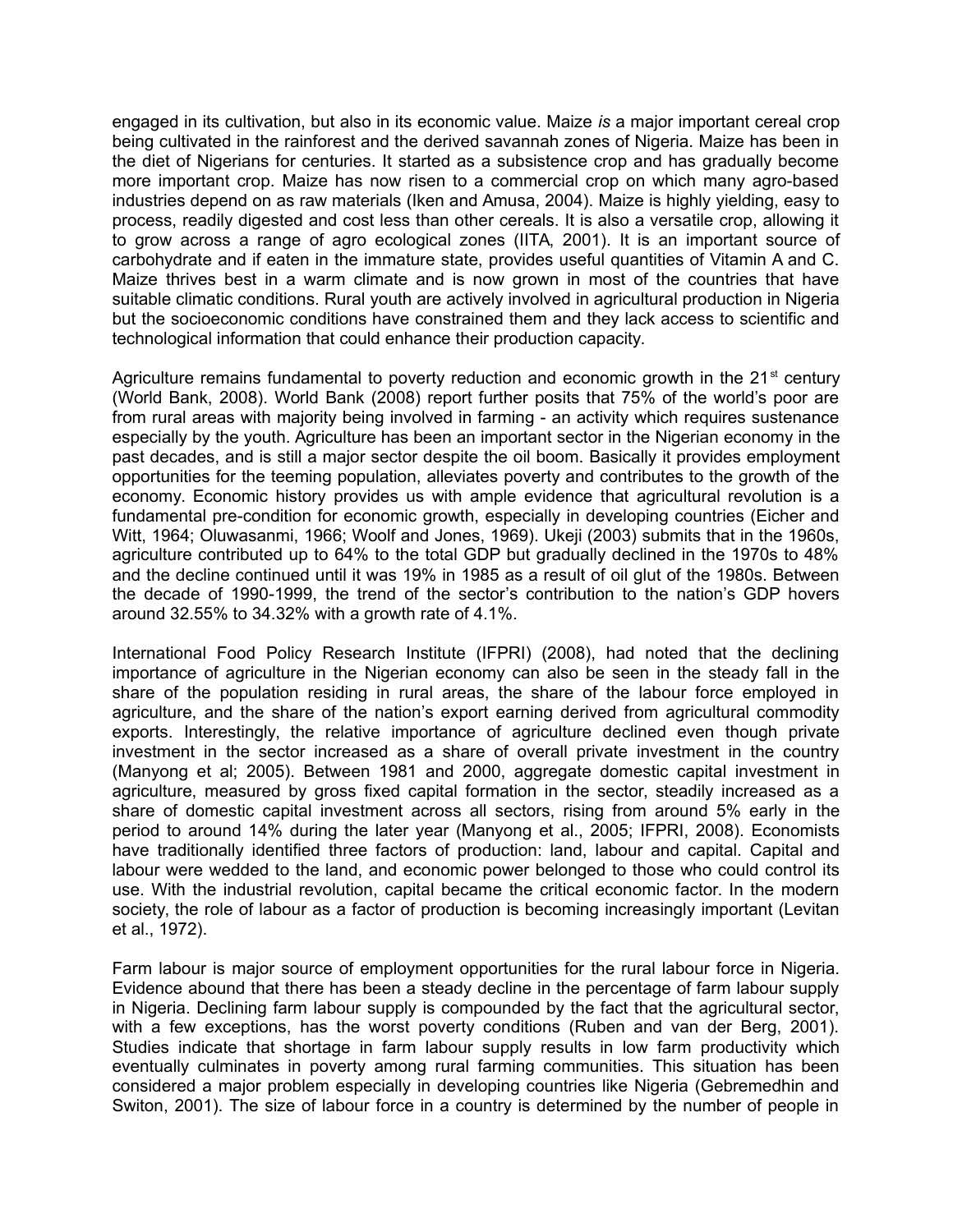the age group of 15-59 years as generally children below 15 years and old people above 59 years do not participate in production activity. According to Otumara (2000) as cited in Onemolease and Alakpa (2009), individuals between the age brackets of 18-40 years were considered as youths. Available evidence suggests an ageing farming population in Nigeria, with an average age of 47 years and life expectancy at 47-50 years in 2008 (NBS 2008 and Oboh et al., 2009).

Youths are very important resources for every nation especially for sustaining agricultural productivity, an important sector for development. The youth is a stakeholder in the development process especially in view of the great assets such as youth, resilience, resourcefulness and perseverance. Unfortunately, this category of people is virtually left out in policies and programmes considerations (FAO, 2009) even though this is a critical stage for this group of people since this is a period of transition into adulthood. For instance, the United Nations (2011) revealed that the unemployment rate of this group globally ranked 12.6% compared with 4.8% as the rate of the adults in 2010. This has the potential of tempting most youth to embark on migration especially to urban centres and beyond for accessing job opportunities. This group of people is over 1.8 billion in the world today, 90% of who live in developing countries, where they tend to make up a large proportion of the population and needs to be empowered since this is an important means of improving food security, youth livelihoods and employment. (FAO, 2009). However, their involvement and participation in this income generating enterprise is abysmally low.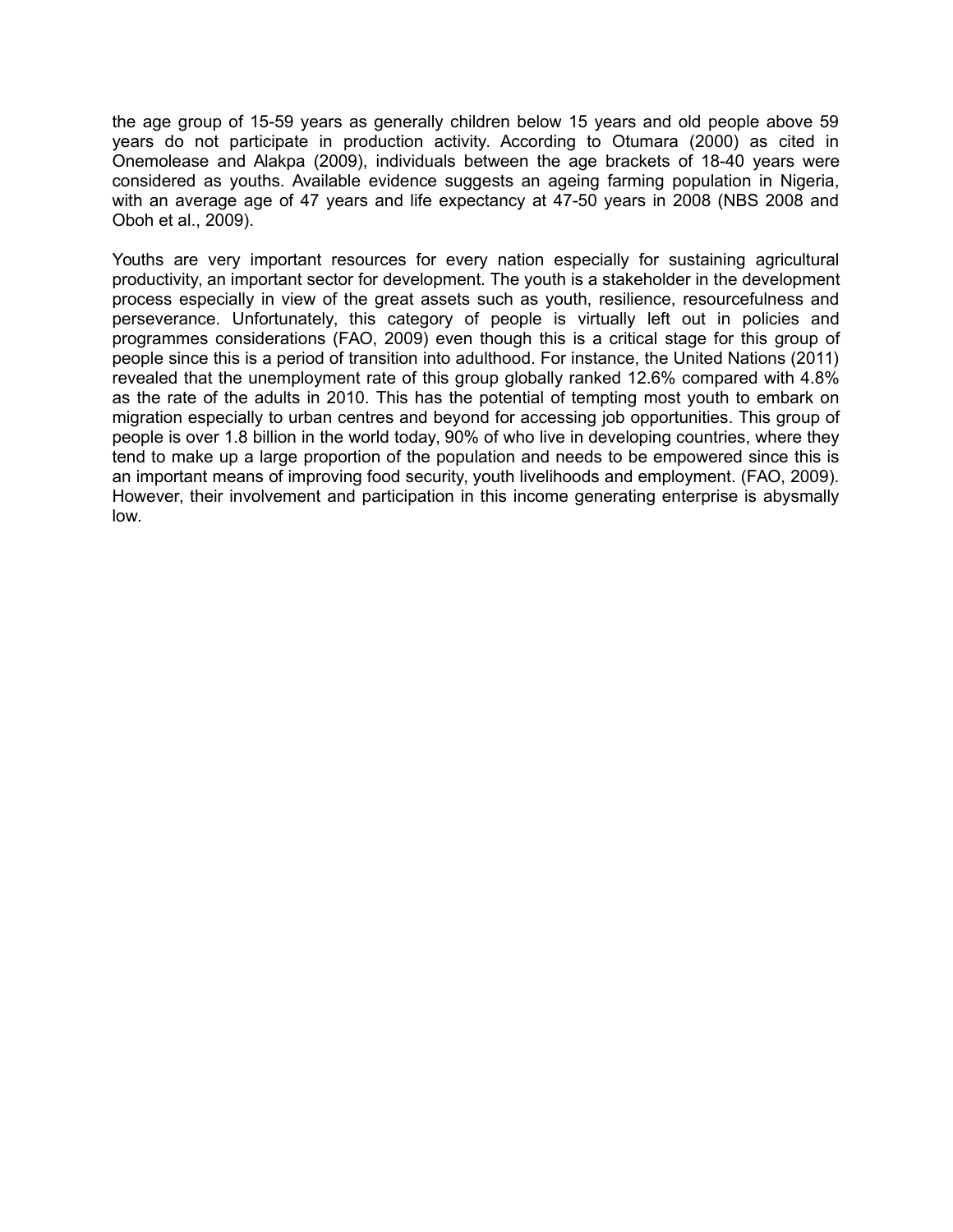## **Conceptual Framework**

In modeling youths' participation in production and marketing of maize and how it affects the poverty status of households, a number of variables interplay as depicted in Figure 1 below:



# **Figure 1: Conceptual Framework on Youth Participation in Maize Production and Marketing**

### **METHODOLOGY**

### **Study Area**

This study was carried out in Afijio Local government area of Oyo state. Afijio is a local government area in Oyo state, Nigeria. It has an area of 722 km² and a population of 134,173 at the 2006 census. The population density of the area is 186 persons per square kilometre. Afijio Local Government Area consists of ten (10) wards and it came into existence after the Federal Government carved it from Old Oyo Local Government Area in 1989. The Administrative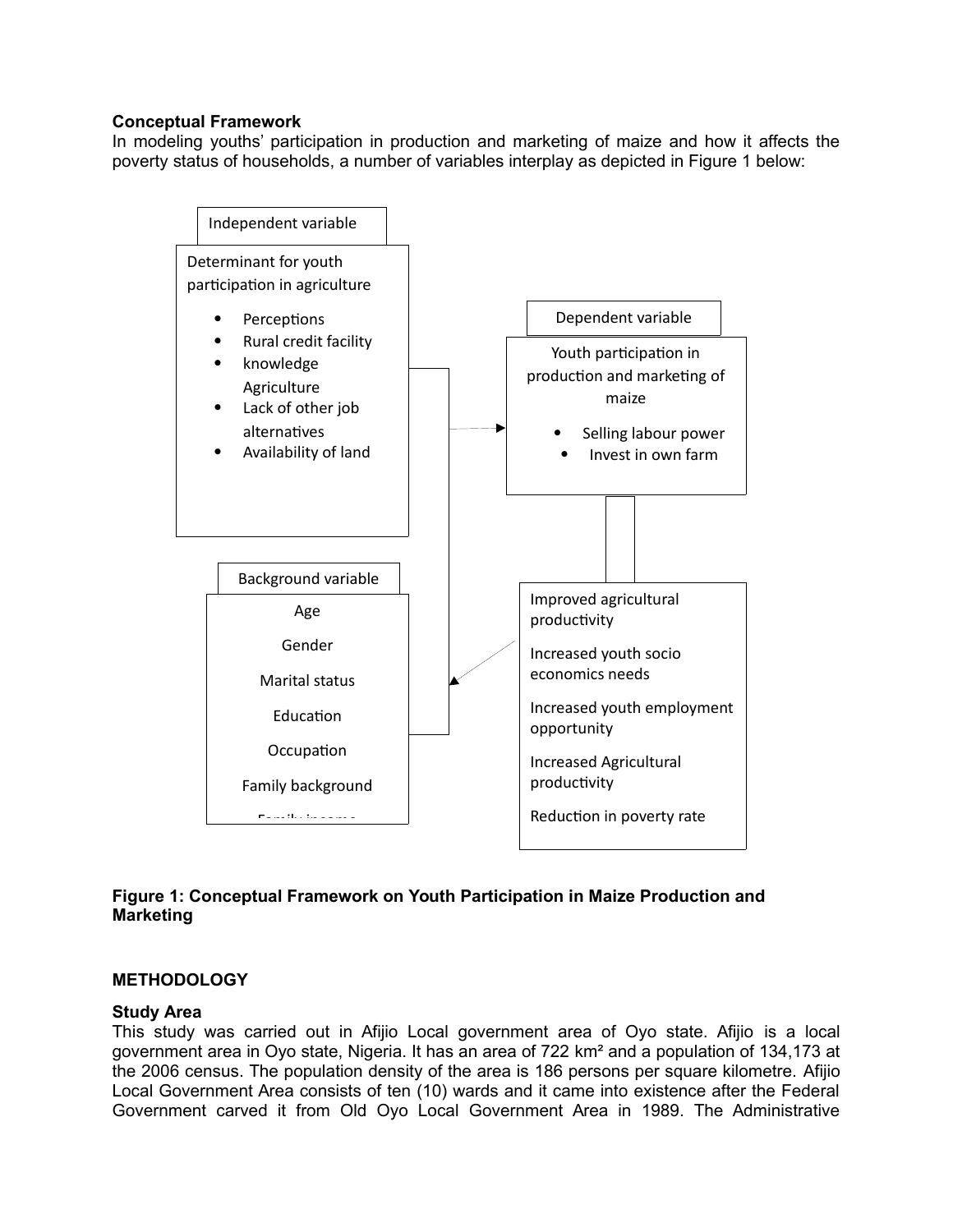headquarter of the Local Government is located at Jobele. It is bounded in the North by Oyo East Local Government Area, Akinyele Local Government Area in the South and Iseyin Local Government Area in the West. The Yorubas mainly dominate Afijo Local Government Area. The indigenes are mostly farmers who had taken the advantage of vast Agricultural land that favours the cultivation of food crops such as maize, guinea corn, yam, cassava, cowpea, soya beans, fruits, tomatoes and cash crops such as groundnuts, cocoa, oil-palm, kola nuts, coffee, orange and citrus. The Local Government Area is a home for one of the State Farm settlements – Ilora farm settlement. A number of tourists attraction centres located in the Local Government areas includes: Ese Oloja Hill (Ilora), Ifaniyi Hill (Oke Isemi), Obanikoro (Ilora), Erugun (Ilu-Aje), Sogidi Lake (Aawe) Igi Omo (Ilora), Odo Eegbe (Fiditi), Yemoja (Akinmorin), Kutanti Shrine (Aawe) among others.

# **Types and Source of Data**

Primary data was collected for the purpose of the study using a well-structured questionnaire which was administered to youth farmers within the age range of 18-35 years in the study area and also by personally interviewing the youth famers through Focus Group Discussion (FGD). Data were collected on socioeconomic characteristics of the respondents (such as age, sex, level of education, marital status, household size, occupation etc.), labour cost, household income, tractors, machines, consumption level of the household, access to credit and membership in groups, institutional factors (access to information and contact with extension workers), attitudinal factors such as lack of interest/passion in farming, quick money syndrome and stigmatization.

# **Sampling Technique and Sample Size**

A two-stage sampling technique was employed in the selection of the respondents for this study. The first stage was the purposive selection of five villages - Aawe, Fiditi, Ilora, Jobele, and Iware from the local government. The selection was based on the intensity of maize production and marketing in the areas. The second stage involved random selection of thirty (30) youth farmers between ages 15 and 35 years from each of the selected villages where maize production is predominantly practised. The reason behind equal number of respondents from the locations was because there was no significant difference in the population across the areas. In all, a total of one-twenty (120) respondents was recorded for this study.

# **Analytical technique**

A number of statistical tools were used in this study. They include: descriptive statistics, logit regression and summary tables.

# **Descriptive statistics**

Statistics such as means, table, frequencies, and percentages were used to analyse, summarize and describe the socio economic characteristics of the respondents such as age, sex, level of education, marital status, household size, occupation etc.), labour cost, household income, tractors, machines, consumption level of the household, access to credit and membership in groups, institutional factors (access to information and contact with extension workers), physiological factors such as lack of interest/passion in farming, quick money syndrome and stigmatization.

### **Logit Regression Model**

The logit regression model was used to analyze the influence of youth participation on household poverty. Logit regression model is based on the cumulative probability function and was adopted because of its capability to deal with a dichotomous dependent variable and a well-established theoretical background. Roopa, 2000 opined that logit regression is a multivariate technique which allows for estimating the probability that an event will occur or not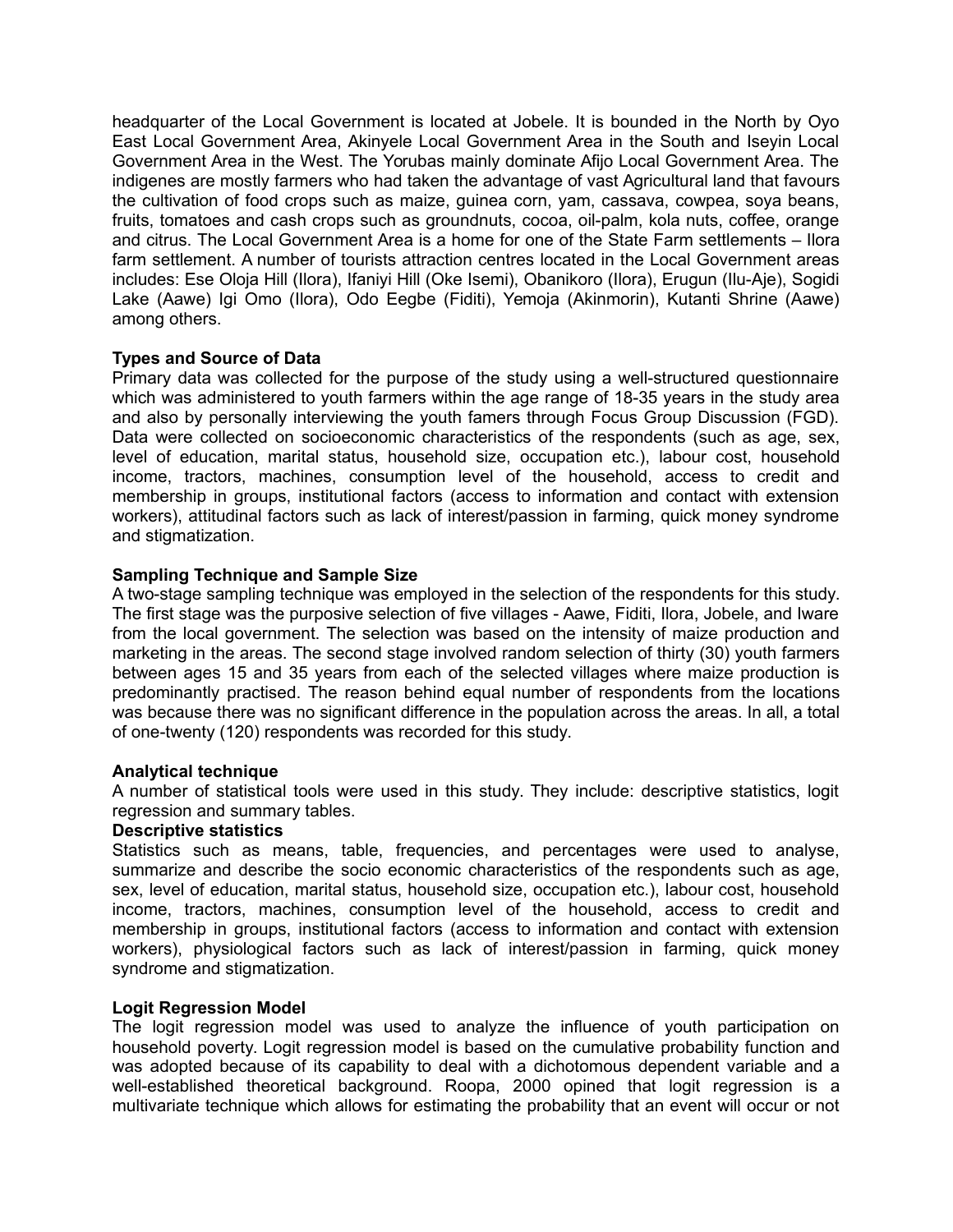through the prediction of a binary dependent outcome from a set of independent variables. The logit regression model below was used in estimating the effect of livelihood diversification on poverty status of the households.

$$
P_i = F(Z_i) = \begin{pmatrix} P_i \\ \frac{P_i}{1 - P_1} \end{pmatrix} = \lambda \qquad \frac{1}{1 + e - (\beta_0 + \sum \beta V_i)}
$$
  
log $\lambda$ 

Where:

 $X_i$  is a set of independent variable

βο is the intercept which is the constant

 $\beta_1$  is the coefficient of the variables that influence household poverty as a result of youth participation in agriculture

### **The Foster–Greer–Thorbecke (FGT) Measure**

The poverty measure that will be used in this analysis is the class of decomposable poverty measures by Foster, Greer and Thorbecke (FGT). They are widely used because they are consistent and additively decomposable (Foster et al., 1984). The measures relate to different dimensions of  $P_0$ ,  $P_1$  and  $P_2$  which will be used for head count (incidence), depth and severity of poverty respectively. The head count index is the proportion of the population for whom income (or other measure of living standard) is below the poverty line. The three measures were based on a single formula but each index puts different weights on the degree to which a household or individual falls below the poverty line. The mathematical formulation of poverty measurement as derived from Foster, Greer and Thorbecke (1984) is estimated as:

$$
(\mathsf{y}_{i},\mathsf{z}) = \frac{1}{n}\sum_{i=1}^{q}\left(\frac{\mathsf{z}-\mathsf{y}_{i}}{\mathsf{z}}\right)^{\alpha}
$$

Where; n= total number of households in population

 q= the number of poor households z= the poverty line for the household  $y_i$  = household income  $\alpha$ = poverty aversion parameter and takes on value 0, 1, 2

 $\vert$ *Z*−*y<sup>i</sup> Z* ) *α* = proportion shortfall in income below the poverty line

α takes on value 0, 1 ,2 to determine the type of poverty index.

When  $\alpha$ =0 in FGT, the expression reduces to:

$$
P_o \left(\frac{1}{n}\right)q = \left(\frac{1}{n}\right)
$$

This is called the incidence of poverty, describing the proportion of the population that falls below the poverty line.

When  $\alpha$ =1 in FGT, the expression reduces to: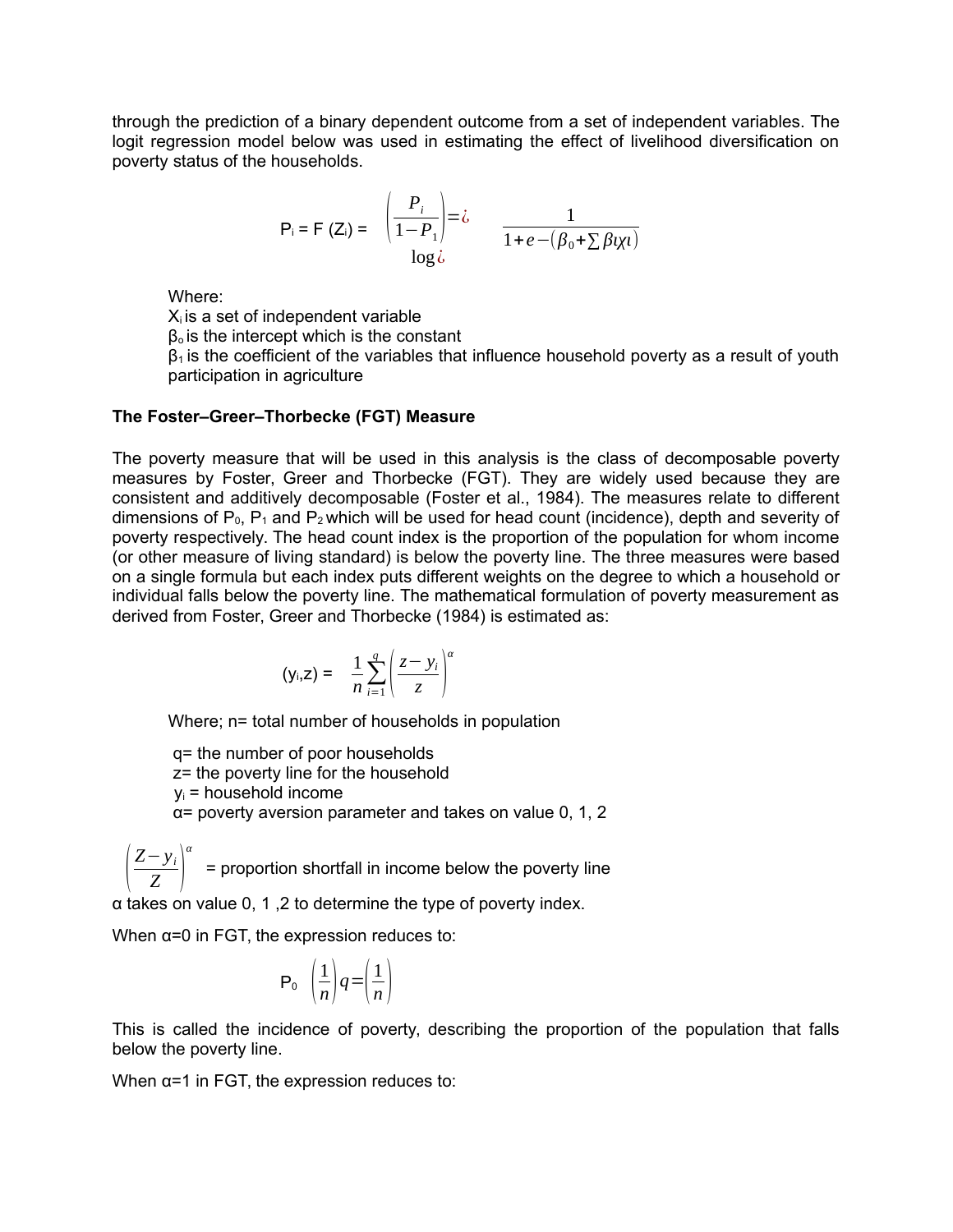$$
P_{1=}\frac{1}{n}\sum_{i=1}^{q}\left(\frac{z-y_i}{z}\right)
$$

and this is called the Poverty depth which is the proportion of the poverty line that the average poor will require to attain to the poverty line. When  $\alpha = 2$  in FGT, the expression becomes:

> $P_2 = \frac{1}{n} \sum_{i=1}^{q}$ *q*  $\vert$ *z*− *y<sup>i</sup> z* ) 2

This is called Poverty Severity index which is the percentage when multiplied by 100 a poor household's per capita expenditure should increase to push the household out of poverty.

#### **Construction of the Poverty Line**

Poverty line has been defined as the minimum or the cut-off standard of expenditure on food or per capita income below which an individual or household is described as poor (Anyanwu, 1997). According to the Nigeria Living Standard Survey (2009/10), poverty line is a measure that divides the poor from non-poor. Using the mean per capita household expenditure one-third of it gives (separate) the extreme or core poor from the rest of the population while two-third of the mean per capita expenditure separate the moderate poor from the rest of the population. The cummulation of the core poor and moderate poor gives the poor population while the non-poor are the population greater than two-third of the population

 In this study, per capita expenditure which is considered more appropriate in past studies because it is consistent and does not change over a period of time when compared to income will be adopted. Therefore, the poverty line will be defined as the two-thirds (2/3) of the mean value of per capita consumption expenditure in the study area. The farm households will be categorized into poor and non-poor group using the two-third mean per capita expenditure (Durojaiye, 1995; World Bank, 1996) as the bench mark. Households whose mean consumption expenditure falls below the poverty line are regarded as being poor while those with their expenditure above the benchmark are non-poor. The poverty line is calculated as below:

$$
PCE = \frac{TCE}{HHS}
$$

$$
MPCHE = \frac{THHE}{TNR}
$$

$$
PL = \frac{2}{3} \times MPCHE
$$

Where:

PCE = Per Capita Expenditure TCE = Total Consumption Expenditure HHS = Household Size MPCHE = Mean Per Capita Household Expenditure TNR = Total Number of Respondents THHE = Total Households Expenditure PL = Poverty Line

RESULTS AND DISCUSSIONS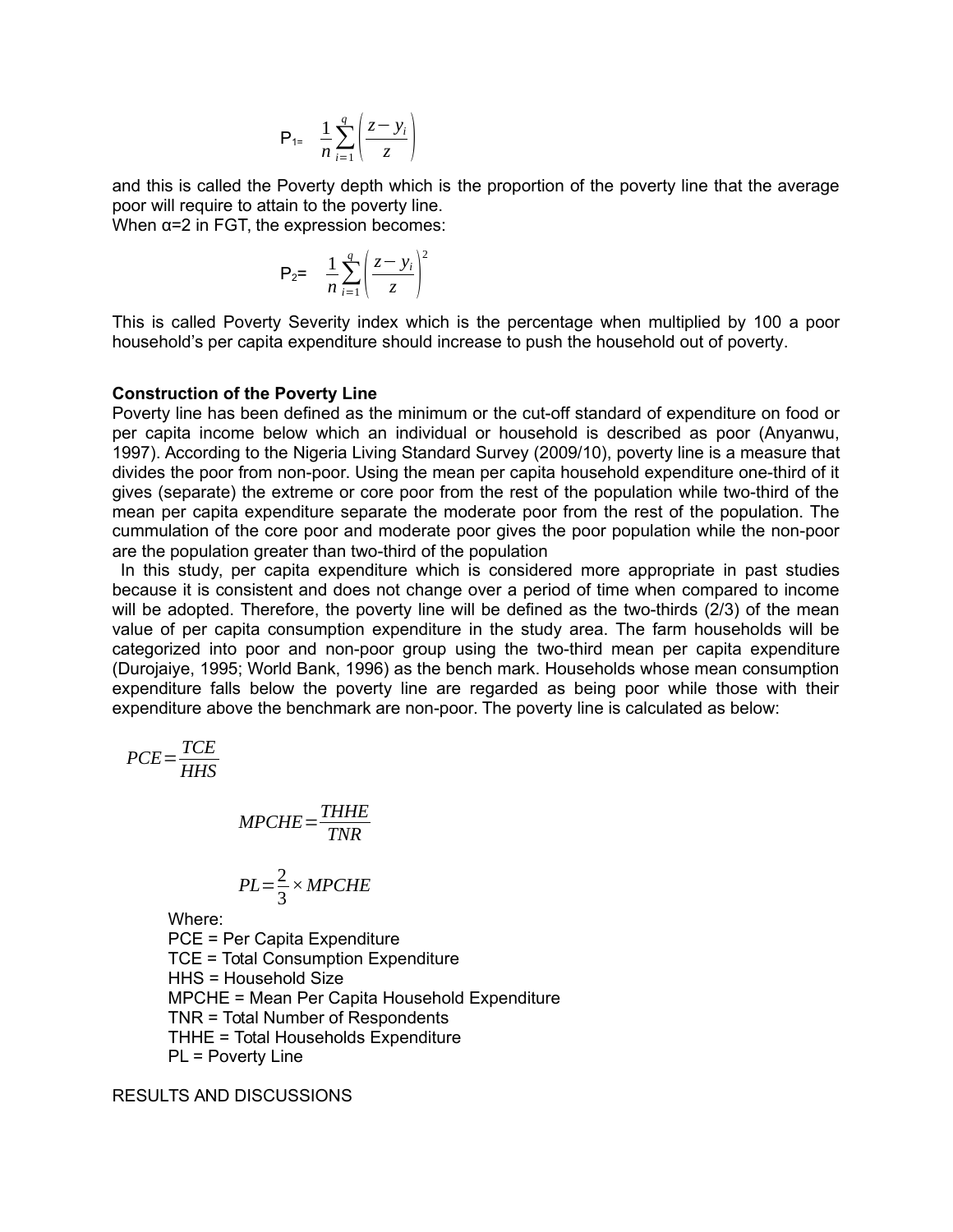### **Socio-economic characteristics of Youth farmers**

Table 1 shows that majority of the youth farmers (7.4%) are less than 20years of age. The average age is 28 years. The age range of the farmers varied, 79.3% of the household heads falls between 20-39 years of age, implying that in the study area maize production is done by active and energetic people in the middle age. 76.9% of the household heads in the study area are males while 23.1% of the household heads are females. The result shows that there are more male-headed households in the study area. This is typical of Nigeria households where majority of households is headed by male. The distribution of the level of education of the household heads in the study area showed that majority (43.3%) of the household heads has secondary education while 2.5% of the household heads has tertiary education. Majority (50%) of the respondents participate in farming, 5.8% works as a civil servant and 8.3% of them engages in petty trading while the remaining 15% of the respondents in the study area are artisans. About half (51.7%) of the youth farmers in the area has household size between the range of 6-10 members followed by 34.2% of the youth farmers with household members between 1-5.The average household size of respondents is 6 members.

| Table 1: Distribution of Respondent's Socioeconomic Characteristics |                  |                |
|---------------------------------------------------------------------|------------------|----------------|
| Variable                                                            | <b>Frequency</b> | Percentage     |
| Age (Years)                                                         |                  |                |
| < 20                                                                | 9                | 7.4            |
| 20-39                                                               | 96               | 79.3           |
| 40-59                                                               | 11               | 9.1            |
| $\geq 60$                                                           | 5                | 4.2            |
| Gender                                                              |                  |                |
| Male                                                                | 92               | 76.7           |
| Female                                                              | 28               | 23.3           |
| <b>Educational Level</b>                                            |                  |                |
| No formal education                                                 | 21               | 17.5           |
| Primary                                                             | 44               | 36.7           |
| Secondary                                                           | 52               | 43.3           |
| Tertiary                                                            | 3                | 2.5            |
| <b>Primary Occupation</b>                                           |                  |                |
| Civil servant                                                       | 23               | 19.2           |
| Farming                                                             | 60               | 50             |
| Student                                                             | 9                | 7.5            |
| Trading                                                             | 10               | 8.3            |
| Artisans                                                            | 18               | 15             |
| <b>Household Size</b>                                               |                  |                |
| $1 - 5$                                                             | 41               | 34.2           |
| $6 - 10$                                                            | 62               | 51.7           |
| $11 - 15$                                                           | 14               | 11.7           |
| 16-20                                                               | 3                | 2.5            |
| <b>Marital Status</b>                                               |                  |                |
| Never married                                                       | 55               | 46             |
| Married                                                             | 53               | 44             |
| <b>Divorced</b>                                                     | 8                | $\overline{7}$ |
| Widowed                                                             | $\overline{4}$   | 3              |
| <b>Religion</b>                                                     |                  |                |
| Christian                                                           | 67               | 56             |
| Traditional                                                         | 10               | 8              |
| Islam                                                               | 43               | 36             |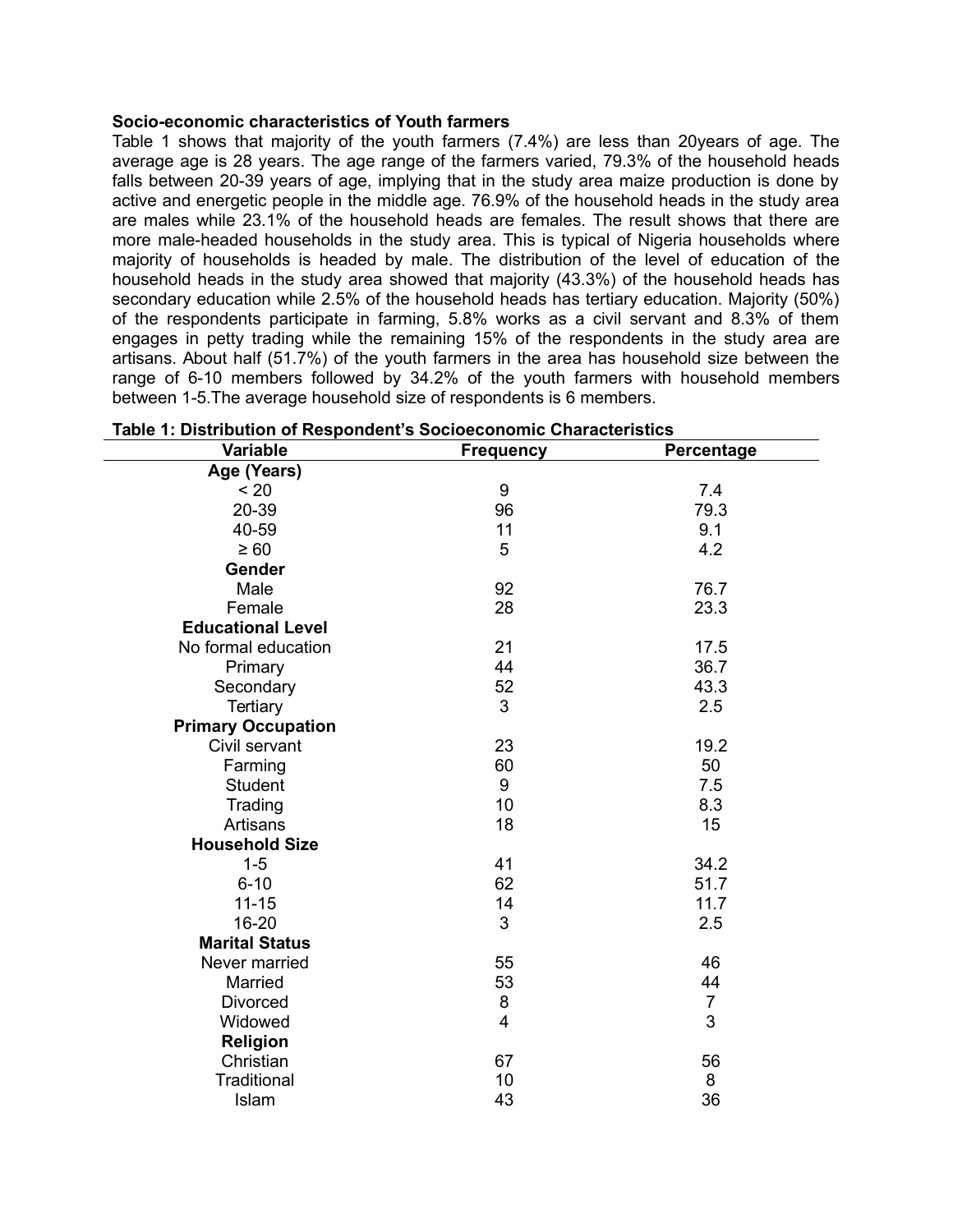## **Pattern of Youth Participation in Maize Production and Marketing in the Study Area**

Table 2 shows that majority (72.5%) of the youth owns the land with which they cultivate while the remaining rely on rent or lease. About two-third (69.1%) of the respondents has farm size between the range of 1-10 acres, this shows that majority of the respondents are small scale farmers. As shown by the acre of land under cultivation, majority (44.2%) of the respondents operate small scale farming. About four-fifth (81.7%) of the respondents have access to market. This makes it very easy for them to perform their marketing functions along the value chain.

| <b>Land Ownership</b><br>87<br>72.5<br>Yes<br>33<br><b>No</b><br>27.5<br>Farm Size (acres)<br>83<br>69.1<br>$1 - 10$<br>35<br>29.2<br>$11 - 20$<br>$\overline{2}$<br>$21 - 30$<br>1.7<br><b>Scale of Operation</b><br>Small<br>53<br>44.2<br>33<br><b>Medium</b><br>27.5<br>28.3<br>34<br>Large<br><b>Nature of Production</b><br>78<br>65.0<br><b>Commercial Farmers</b><br>42<br>35.0<br><b>Subsistence Farmers</b><br><b>Maize Seedlings Realization</b><br>Purchased<br>67.5<br>81<br>5<br>4.2<br>Free gift | <b>Pattern</b>        | <b>Frequency</b> | Percentage (%) |
|-----------------------------------------------------------------------------------------------------------------------------------------------------------------------------------------------------------------------------------------------------------------------------------------------------------------------------------------------------------------------------------------------------------------------------------------------------------------------------------------------------------------|-----------------------|------------------|----------------|
|                                                                                                                                                                                                                                                                                                                                                                                                                                                                                                                 |                       |                  |                |
|                                                                                                                                                                                                                                                                                                                                                                                                                                                                                                                 |                       |                  |                |
|                                                                                                                                                                                                                                                                                                                                                                                                                                                                                                                 |                       |                  |                |
|                                                                                                                                                                                                                                                                                                                                                                                                                                                                                                                 |                       |                  |                |
|                                                                                                                                                                                                                                                                                                                                                                                                                                                                                                                 |                       |                  |                |
|                                                                                                                                                                                                                                                                                                                                                                                                                                                                                                                 |                       |                  |                |
|                                                                                                                                                                                                                                                                                                                                                                                                                                                                                                                 |                       |                  |                |
|                                                                                                                                                                                                                                                                                                                                                                                                                                                                                                                 |                       |                  |                |
|                                                                                                                                                                                                                                                                                                                                                                                                                                                                                                                 |                       |                  |                |
|                                                                                                                                                                                                                                                                                                                                                                                                                                                                                                                 |                       |                  |                |
|                                                                                                                                                                                                                                                                                                                                                                                                                                                                                                                 |                       |                  |                |
|                                                                                                                                                                                                                                                                                                                                                                                                                                                                                                                 |                       |                  |                |
|                                                                                                                                                                                                                                                                                                                                                                                                                                                                                                                 |                       |                  |                |
|                                                                                                                                                                                                                                                                                                                                                                                                                                                                                                                 |                       |                  |                |
|                                                                                                                                                                                                                                                                                                                                                                                                                                                                                                                 |                       |                  |                |
|                                                                                                                                                                                                                                                                                                                                                                                                                                                                                                                 |                       |                  |                |
|                                                                                                                                                                                                                                                                                                                                                                                                                                                                                                                 |                       |                  |                |
|                                                                                                                                                                                                                                                                                                                                                                                                                                                                                                                 | From previous harvest | 25               | 20.8           |
| 9<br>7.5<br><b>Others</b>                                                                                                                                                                                                                                                                                                                                                                                                                                                                                       |                       |                  |                |
| <b>Access to Market</b>                                                                                                                                                                                                                                                                                                                                                                                                                                                                                         |                       |                  |                |
| 98<br>81.7<br>Yes                                                                                                                                                                                                                                                                                                                                                                                                                                                                                               |                       |                  |                |
| <b>No</b><br>22<br>18.3                                                                                                                                                                                                                                                                                                                                                                                                                                                                                         |                       |                  |                |

### **Table 2: Pattern of Participation of Youth in Maize Production and Marketing**

### **Logit Regression of Factors Influencing Youth Participation in the Production and Marketing of Maize in the Study Area**

The log likelihood of -505.5402 and Chi square value of 128.3300 which were both significant at 1% shows that the model fits the data well. About 61% of the variability in the dependent variables were explained by the independent variables included in the model. The variables of age, education , household size, parents' occupation, farm size and farm income exhibited positively significant relationship while youths' dependence status though significant was negatively related. These underscore the relevance of the variables in designing rural youths'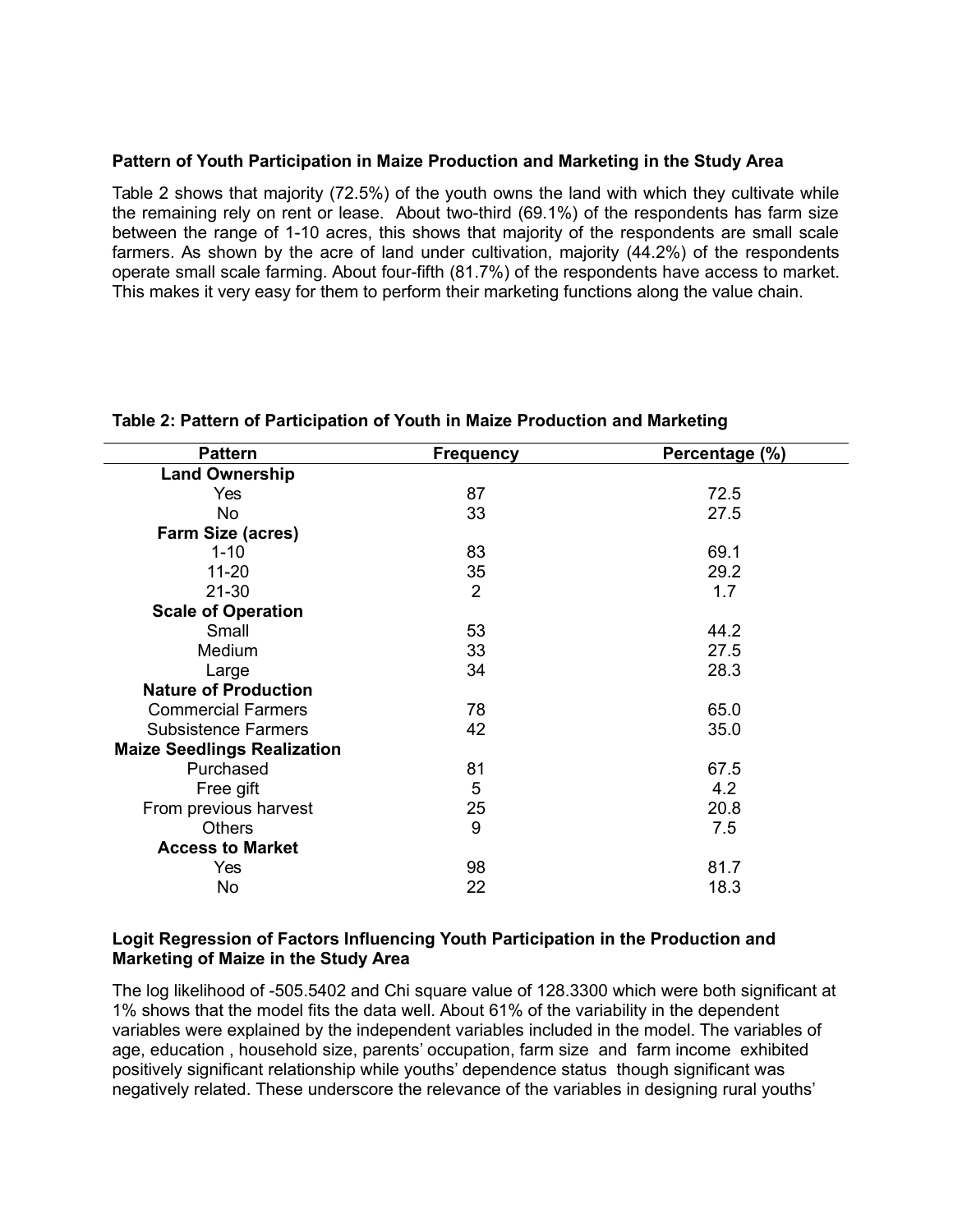agricultural policies and programmes since they determine the participation of the youths in this enterprise.

Age had a positive coefficient and significant at 5%. The result of the marginal effect implies that a unit increase in age increases the probability of participating by 0.045. This agrees with the findings of Nnadi and Akwiwu (2005) who reported that participation in farming activities increases with age. Increased educational opportunities increased the predicted probability of participating in rural agriculture by the youths. Education informs decision making process. Thus increased education was associated with increased adoption of farm technologies by different researchers (Nnadi and Akwiwu, 2005; Ohajianya and Onu, 2005; Onu, 2005; Matthews-Njoku, 2005; Nkonya *et al*., 1997). Farm size was positively significant at 1 percent. This implies that the larger the farm size, the greater the probability of participation of youth in agricultural labour among the youths in the study area. Since larger farm sizes have often been associated with higher output and profitability. This therefore, could be an attraction to participation in agriculture among youths. Household size had a coefficient of 0.8700574 and significant at 1%. The result of the marginal effect implies that a unit increase in household size increased the probability of participating by about 0.217. Households with more residents would have greater blocks to overcome; strive for food security and fulfillment of social needs. The result agrees with the finding that women from large households engage in more agricultural activities for survival (Shingi *et al*., 1980). Parents' occupations had a positively significant relationship with youth participation. This result supports the view that youth whose parents are farmers have greater probability of participating in agriculture than youths whose parents are not farmers. Their parents' occupation is likely to influence their desires, interests and engagements.

On the contrary, the coefficient of income from non – agricultural sources was negatively significant at 1 percent. By implication, the result meant that as income from non- farm sources increases; the tendency of youth participation in agricultural enterprises reduces as they would opt for a more profitable venture. Off-farm employment of farm household members is an important phenomenon throughout the world and it seems to alter on-farm labour supply and engagement (Anderson 2002; Babikir & Babiker, 2007). The dependence status of youths had negative coefficient of -0.3018 and significant at 10%. The result shows that the higher the dependence status of the youths, the lower the probability of youth participation in agriculture. This could be explained by the low level of responsibilities associated with youths who are still tied to the parents/guardians for welfare provision as against youths whose needs are met by them.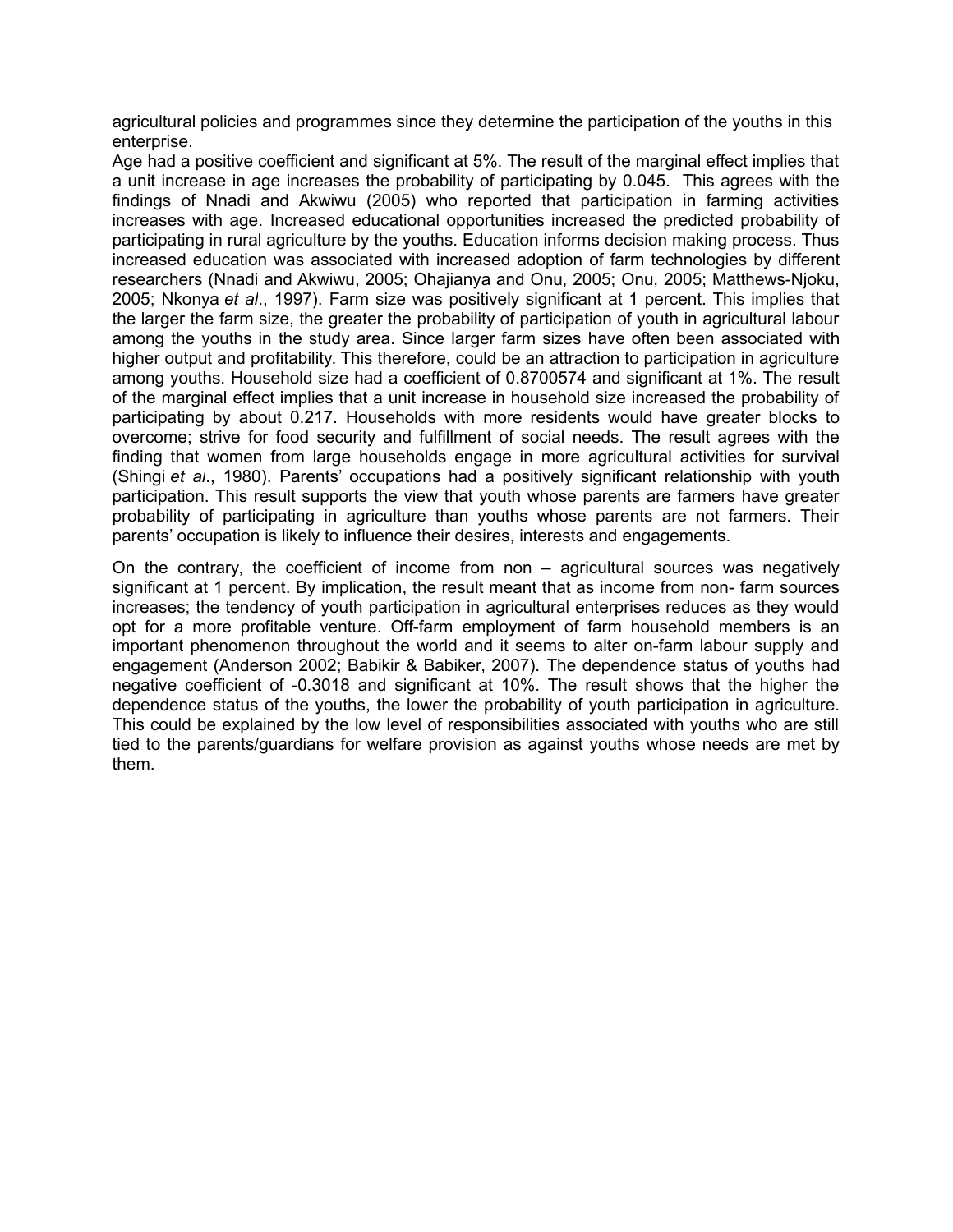| <b>Variables</b>                                                    | <b>Co-efficient</b>               | <b>Marginal</b><br><b>Effects</b> | Z-value |
|---------------------------------------------------------------------|-----------------------------------|-----------------------------------|---------|
| Gender                                                              | 0.793465                          | $-0.014035$                       | 0.34    |
| Age                                                                 | 0.1806965                         | 0.0451685**                       | $-2.19$ |
| <b>Marital Status</b>                                               | $-0.0233762$                      | 0.0058433                         | $-0.62$ |
| Household size                                                      | 0.8700574                         | 0.2174874***                      | 8.20    |
| Education                                                           | 0.4410295                         | 0.1102437***                      | 5.09    |
| Use of tractor                                                      | $-0.0806694$                      | 0.0201637                         | $-0.49$ |
| Non-Farm income                                                     | $-0.8932299$                      | $-0.2232798***$                   | $-4.52$ |
| Farm size                                                           | 0.2475837                         | $-0.0618882***$                   | 3.56    |
| <b>Access to Credit</b>                                             | 0.3466117                         | $-0.0866422$                      | 1.45    |
| <b>Extension Visits</b>                                             | 0.4945857                         | $-0.1230153$                      | 1.15    |
| Types of maize variety                                              | 0.8932299                         | $-0.1232798$                      | 1.52    |
| Own land                                                            | 0.145097                          | 0.3290988                         | 0.18    |
| Parent occupation                                                   | 1.92637                           | 0.7869908**                       | 2.36    |
| Youth dependent status                                              | $-0.3018023$                      | 0.7896*                           | $-1.71$ |
| Constant                                                            | $-3.370225$                       |                                   | $-5.89$ |
|                                                                     | Number of Observations = 120      |                                   |         |
|                                                                     | LR chi <sup>2</sup> (11) = 128.33 |                                   |         |
|                                                                     | Pseudo $R^2$ = 0.6126             |                                   |         |
|                                                                     | $P-value = 0.0000$                |                                   |         |
| $-1$ - $-1$ , $***-40'$ $**-70'$ $*$ -400/<br>$\bigcap_{i=1}^n A_i$ | Log likelihood = $-505.5402$      |                                   |         |

# **Table 3: Factors Influencing Youth Participation in the Production and Marketing of Maize**

Significance level: \*\*\*=1%, \*\*=5%, \*=10%

# **Household's Poverty Status**

This sub-section presents the relationship between households' characteristics, youth participation in the production and marketing of maize and poverty indices (i.e. poverty incidence, gap/depth and severity) using FGT. The relative poverty index (RPI) approach was adopted for this study. The RPI i.e. N<sub>21515.61</sub> was computed as 2/3 of the monthly mean per *capita* expenditure of N32112.85. Any household with monthly expenditure below the poverty line (i.e.  $\text{N21515.61}$ ) is classified as poor while those with expenditure of  $\text{N21515.61}$  and above are classified as non-poor. Expenditure is known to play a very important role in the poverty level of household because it reflects the true level of actual income. Hence, expenditure is more preferable to income since incidental inflows like remittances and gifts, which do not occur regularly, are part of household income.

# **Description of Household by Poverty status**

Table 4 shows that 68.33% of the households surveyed were poor while 31.67% were non-poor. It implies that more households fell below poverty line in the study area.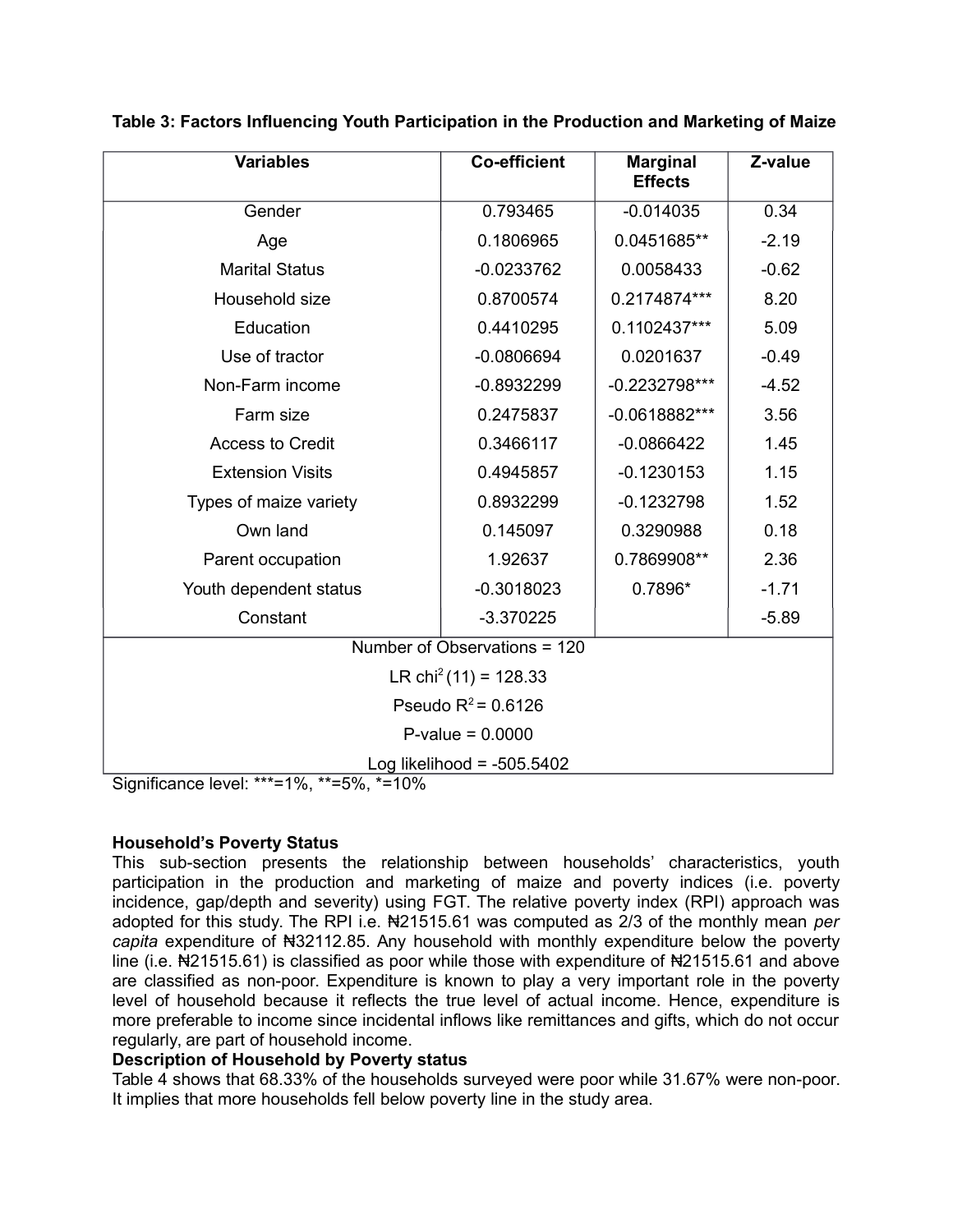|                  | <b>TANIV T. DIVILIMATION OF HUADOMONIAL AUGUI ANTIQ TO FUITY UTATION</b> |            |
|------------------|--------------------------------------------------------------------------|------------|
| <b>Headcount</b> | <b>Frequency</b>                                                         | Percentage |
| Non poor         | 38                                                                       | 31.67      |
| Poor             | 82                                                                       | 68.33      |
| <b>Total</b>     | 120                                                                      | 100.00     |

## **Table 4: Distribution of Household according to Poverty status**

**Source: Field survey, 2015.**

### **Summary of Poverty Indices among farming households in the Study Area**

With a poverty line of  $\mathbb{N}21515.61$ , the incidence of poverty (Po) or poverty head-count of the respondents in the study area was 0.683. This is the proportion of the respondents that could not satisfy needs like food, non-food, judge the essential. The value indicated that 68.3% of the respondents in the area were below the poverty line and were therefore relatively consumption poor. The poverty depth (P1) was 0.274 for the respondents in the study area; this indicated that poverty is not only persuasive but also deeper. However, most of those who were poor were very deficient on spending i.e. greatly below the poverty line and require much improvement in spending to reach the poverty line. The poverty severity index (P2) was 0.266 for the households; this high value indicated that poverty is severe in the study area. The poverty severity index is 26.6% means that 32 households out of 120 respondents in the study area were extremely poor compared with the other household.

**Table 5: Summary of Poverty Indices among Farming Households in the Study Area**

| <b>Poverty level</b> | <b>Poverty index</b> |  |
|----------------------|----------------------|--|
| Poverty incidence    | 0.683                |  |
| Poverty depth        | 0.274                |  |
| Poverty severity     | 0.266                |  |

# **Logit Regression of Influence of Youth Participation in Maize Production and Marketing on the Poverty Status of Households**

Logit regression was used in this study to estimate the influence of youth participation in maize production and marketing on the poverty status of rural household in the study area. This method was adopted in line with other studies by Okurut et al. (2002), Alemayehu *et al*. (2005), Anyanwu (2010), Masood and Nasir (2010) and Adekoya, (2014). From the maximum likelihood estimates of the logit regression, the results show that the model fits the data well. The result of the analysis revealed a chi square value of  $44.44$  which was significant at 1% ( $p<0.01$ ). The Pseudo  $R<sup>2</sup>$  was 0.4655 and the chi-square value was estimated to be 44.44, suggesting strong explanatory power of the model. This also indicates that variation in poverty status is explained by the (maximum likelihood) estimates of the specified explanatory variables, suggesting that the model as specified, explained significant non-zero variations in factors influencing poverty in the study area. Age, Household size, years of education, farm size, Access to credit, extension visits, access to market, youth participation in maize production and marketing, gender, member of farmer association were all significant at varying level of significance.

Result from the analysis revealed that the coefficient of age (0.3717) was significant and positively influence the poverty status of the household. This implies that a unit increase in age will increase the likelihood that the household will be poor by 0.345. This is because as age rises above productive level, it leads to a reduction in the farming operations with subsequent reduction in income and welfare. This result is in line with apriori expectation as several studies (Rodriguez (2002) and Adekoya (2014)) have identified a positive relationship between age and poverty status. Household size was positively significant and found to influence household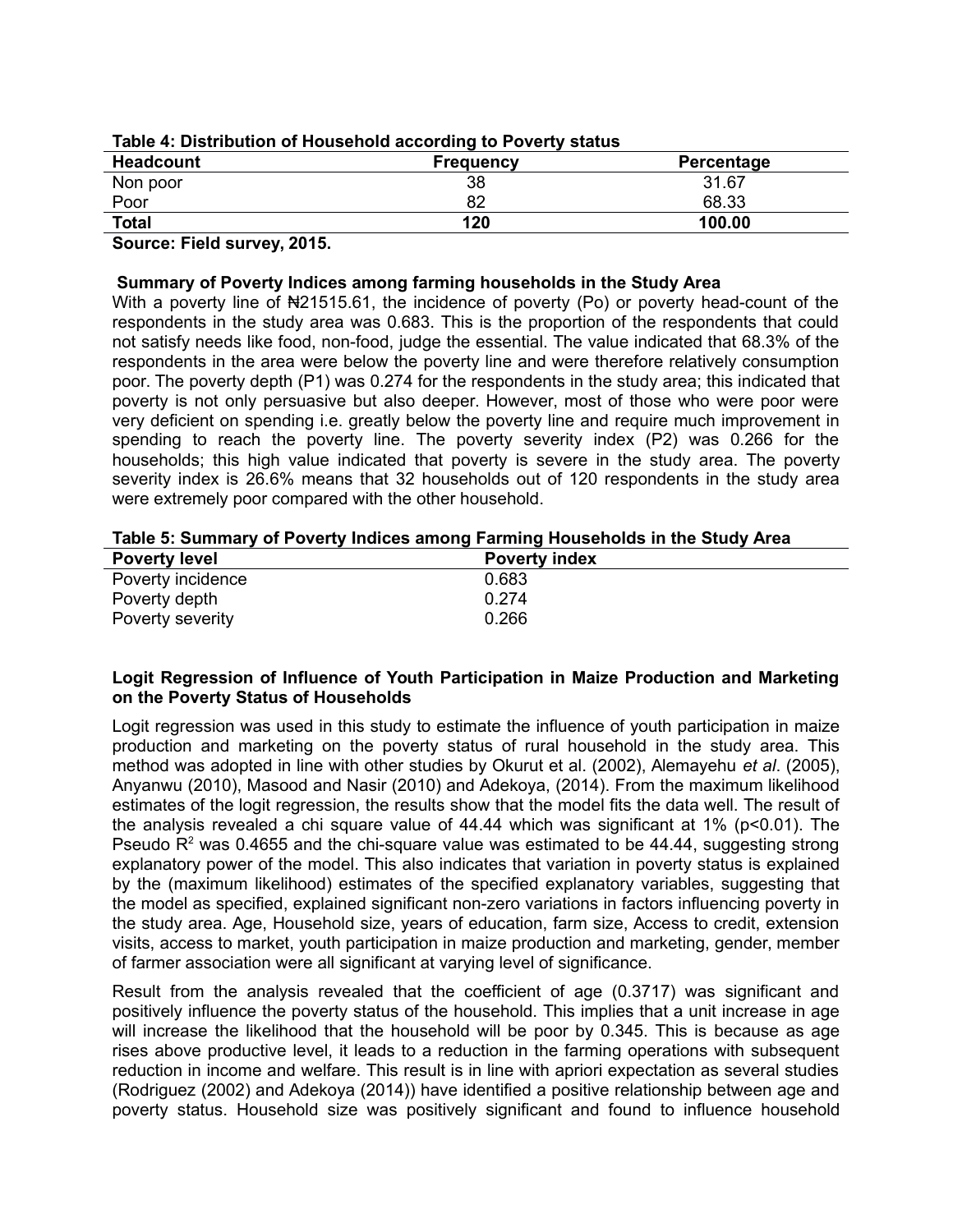poverty status. Household characteristics and composition play an important role to determine the poverty status of a household. The larger the household size, the poorer the household is likely to be. This is because of more dependants who are unproductive and yet take a big proportion of household income in terms of school fees, medical bills, food and clothing. As revealed by the marginal effect, a unit increase in the size of the farming household by an individual increases the probability that the farm households will be poor by 0.390. Similar finding was obtained by Anyanwu, (2010); Masood and Nasir, (2010); Oyekale et al., (2012); Adekoya, (2014); Ibitoye and Odiba (2015).

However, education which is vital for boosting the productivity of labour was found to be negatively significant to household poverty status. The value of the marginal effect shows that a unit increase in years of formal education reduces probability that maize farming household will be poor by 0.254. This may be attributed to the fact that highly educated household heads have the ability to diversify and adopt improved farming techniques better than the non-educated ones. This will in a way increase the productivity and income of the educated household heads with subsequent improvement in their welfare. Similar findings were reported by Apata *et al*., 2010; Etim and Patrick (2010); Damisa *et al* (2011); Asogwa (2012). The coefficient of household membership of farmer association is -2.002. This means that household membership of farmer association would reduce poverty depth by 2.002. This implies that the intensity of poverty was lower in a household whose head was a member of a cooperative society or any other farmers' association than in one whose head does not belong to any organization. This might be as a result of various benefits accruable to members of cooperative societies, such as credit facilities, access to improved production inputs and access to information that could enhance their productive capacity. This is similar to the findings were reported by Amaza *et al*. (2007) and Umeh and Asogwa (2011). Furthermore, coefficient of farm size was negative (- 3.4822). This implies that the increase in farm size of the maize producing households reduces the likelihood that they will be poor, on the other hand increases the probability that they will rise above the poverty line. The result of the marginal effect reveals that a unit increase in farm size by one hectare increases the probability of a maize farmer rise above the poverty line by 0.557. Farming households with larger farm holdings are expected to generate more income, which would enhance their consumption level and subsequently improve their household poverty status. This finding is in consonance with the findings of Damisa *et al*. (2011); Umeh and Asogwa (2011); Yusuf et al., (2011); Asogwa *et al*., (2012). Access to credit had significant and negative relationship with poverty status among the respondents. This implies that an increase in access to credit decreases the likelihood that a particular maize producing household will remain poor. This finding is in line with the reports of Apata *et al*., (2010); Yusuf *et al*., (2011), Asogwa et al., 2012; 2012b; Adekoya, (2014). Also, the coefficient of access to market (-1.6269) was also found to be significant at 5%, negatively influencing poverty status of maize producing households. This implies that an increase in access to market will reduce the likelihood that maize producing households will be poor. This implies that households that had access to markets had lower probabilities of being poor. This might be because access to markets improves farmers' liquidity and the affordability of the inputs required for production (Tchale, 2009). Youth participation in production and marketing of maize was found to be statistically significant at 5%. The negative relationship with poverty status of households is an indication that the enterprise is capable of reducing poverty in the study area. By implication, youth participation in maize farming stands to be a strong poverty alleviation strategy. The finding of this study is in tandem with the study carried out by Nnadi and Akwiwu (2008).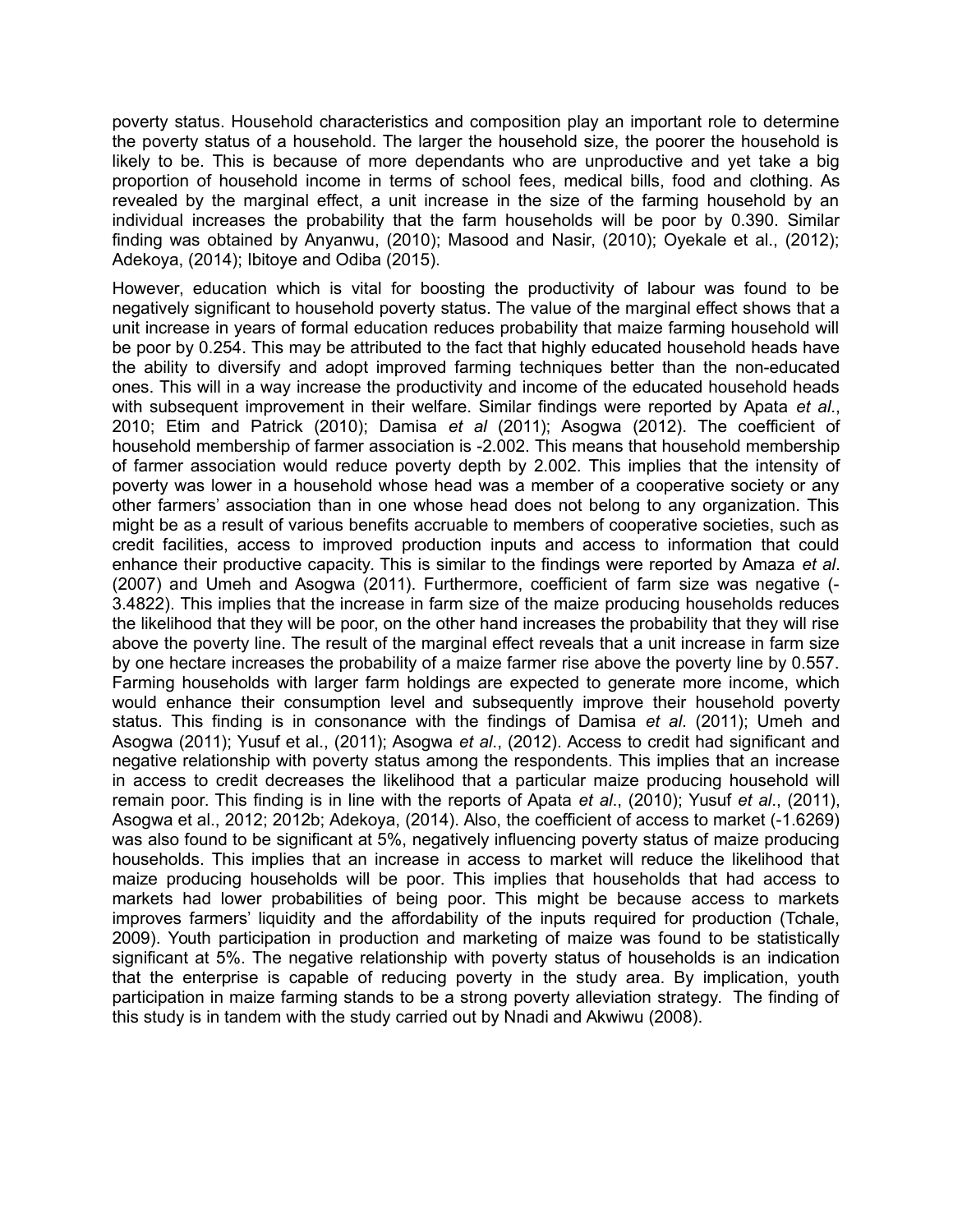| <b>Variables</b>        | <b>Coefficient</b>               | <b>Marginal Effects</b> | Z-value |
|-------------------------|----------------------------------|-------------------------|---------|
| Gender                  | 0.0562                           | $-0.0140$               | 0.34    |
| Age                     | 0.3717                           | $0.3452***$             | $-3.88$ |
| Youth participation     | $-2.4440$                        | $0.4170**$              | $-2.49$ |
| Household size          | 2.4404                           | $-0.3904***$            | 3.60    |
| Education               | $-1.5910$                        | $0.2545*$               | $-1.84$ |
| Farmer association      | $-2.0002$                        | $0.5571**$              | $-2.02$ |
| Farm income             | $-4.65e-07$                      | 1.16e-07                | $-0.97$ |
| Farm size               | $-3.4822$                        | $-0.5571**$             | 2.42    |
| <b>Access to Credit</b> | $-1.2188$                        | $-0.0866**$             | 2.15    |
| <b>Extension Visits</b> | 0.4946                           | $-0.3304***$            | 3.15    |
| Access to market        | $-1.6295$                        | $-0.3151**$             | 2.07    |
| Constant                | $-3.3702$                        |                         | $-5.89$ |
|                         | Number of Observations = 120     |                         |         |
|                         | LR chi <sup>2</sup> (11) = 44.44 |                         |         |
|                         | Pseudo $R^2$ = 0.4655            |                         |         |
|                         | $P-value = 0.0000$               |                         |         |
|                         | Log likelihood = $-25.5181$      |                         |         |

## **Table 6: Influence of Youth Participation on the Poverty Status of Maize Producing and Marketing Households**

Significance level: \*\*\*=1%, \*\*=5% and \*=1%

# **Factors Militating against Youths Participation in Production and Marketing**

Table 7 shows the distribution of factors militating against youths' participation in production and marketing of maize in the study area. From this table, majority (26.7%) of the respondent in the study area attribute the problem to lack of credit. 15% of the respondents attributed the low level of participation to land problem. This might be as a result of unfavourable land tenure system in the study area. In general, all the stated factors affect the high participation rate of youth in the study area. This is in agreement with the observations made by Njoku et al (1999) that youths are trendy and socially active and therefore find it difficult to adapt to the dull and drab existence in the rural areas.

### **Table 7: Factors Militating against Youths Participation in Production and Marketing in the Study Area.**

| <b>Factors militating</b>   | <b>Frequency</b> | Percentage (%) |
|-----------------------------|------------------|----------------|
| <b>Cultural factors</b>     | າ                | 1.7            |
| <b>Drought</b>              |                  | 5.8            |
| Lack of credit              | 32               | 26.7           |
| Lack of infrastructure      | 15               | 12.5           |
| Lack of youth encouragement |                  | 1.7            |
| Land problem                | 18               | 15.0           |
| Transportation              | 8                | 6.7            |
| Total                       | 120              | 100            |

Source: Field Survey, 2015.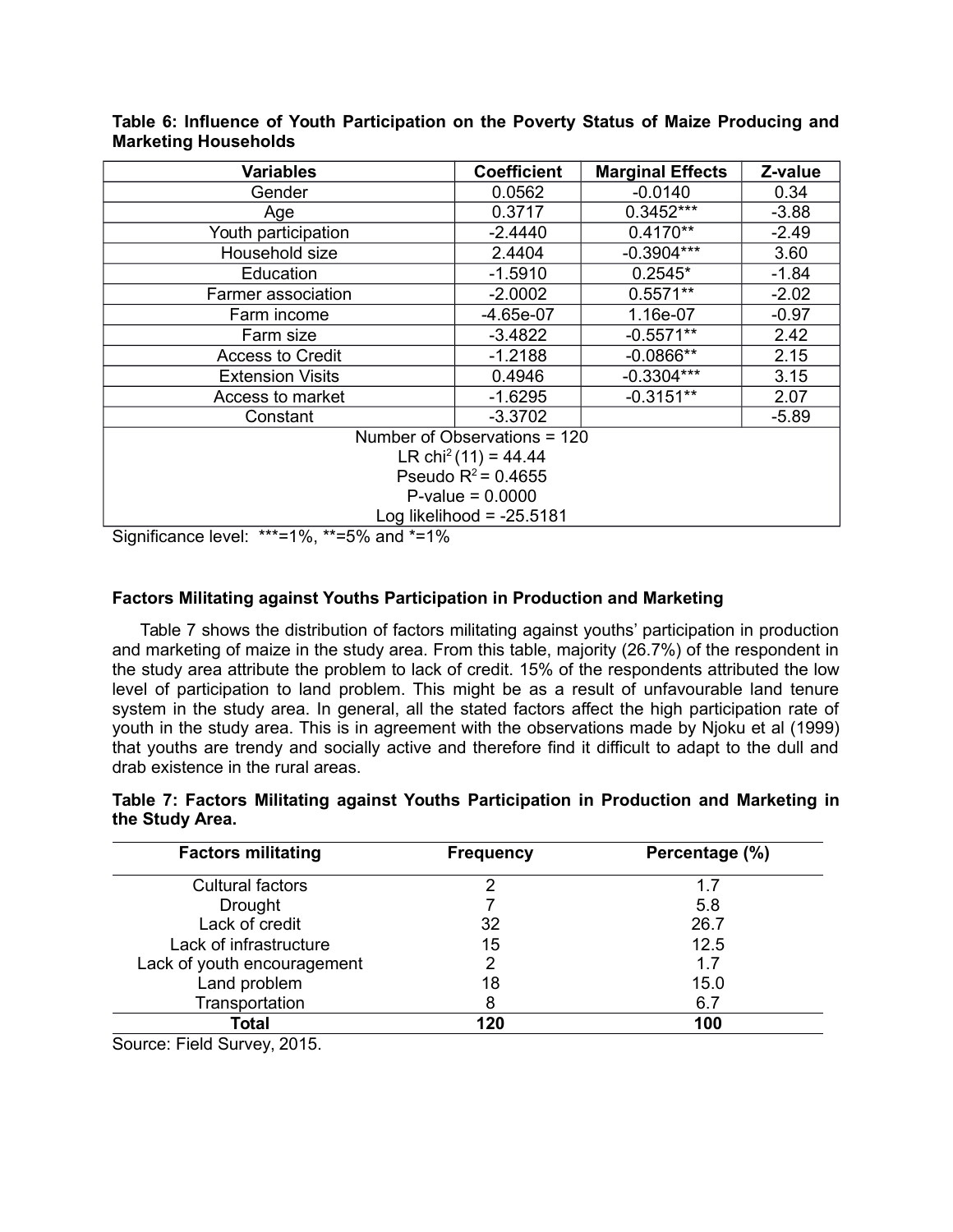#### **Recommendations**

The government should ensure that arable government land is only used for agricultural purpose, fairly distributed among young male and female farmers and that mechanisms to be put in place to help youth have sustainable agriculture. Promotion of land reforms and creation of laws that ensure young people's access to production resources that ensure equal opportunities for young men and women should be adopted. The government and other stakeholders can adopt laws and public policies relevant to young rural people involvement in production and marketing. Such laws and policies should facilitate access to credit by the youth and reduce inequalities in rural areas to ensure young people's access to land. There should be creation of more markets as this will help to reduce the poverty gap as households will spend less on transportation. Education was also found to be an important factor influencing youth participation in production and marketing of maize, hence it should be prioritized by the government. Education at both primary and secondary level should be given utmost consideration as this will help in giving youths the requisite knowledge needed in the field to venture into the sector.

### **References**

- Adekunle, O. A., L. L. Oladipo, F. O. Adisa, R.S., Fatoye, A. D., 2009. Constraints to Youth's involvement in agricultural production in kwara state, Nigeria. *Journal of agricultural extension, vol. 13(1), Pp 102-108.*
- Akpan S.B. Encouraging Youth 's Involvement in Agricultural Production and Processing; Nigeria Strategy Support Program (Policy Note No. 29) In Institute IFPR, editor. Abuja, Nigeria: CGIAR; 2010.
- Alemayehu, G., N. Jong, M.S. Kimenyi and G. Nwabu, 2005. Determinants of poverty in Kenya: A household level analysis. Economic Working Paper No. 200544: 1-28.
- Anyanwu, J.D., 1997. Poverty in Nigeria: Concepts, measurements and determinants. Proceedings of the Nigerian Economic Society (NES). pp: 93-120.
- Anyanwu, J.D., 2010. Poverty in Nigeria: A gendered analysis. The African Statistical Journal, 11: 1-15.
- Apata, T. G. *et al.,* 2010. Determinants of rural poverty in Nigeria: Evidence from small holder farmers in South-Western, Nigeria. *Journal of Science and Technology Education Research* Vol. 1(4), pp. 85-91
- Durojaiye, A.D., 1995. Dimension of urban poverty: A case study of Agbowo area in Ibadan Metropolis, Oyo State, Nigeria. An unpublished M.Sc Dissertation of the Department of Agricultural Economics. Nigeria: University of Ibadan.
- Eicher, C & L. Witt (1964). *Agriculture in Economic Development New York:* Mcgraw Hill, London.
- FAO, (2009) *Training and employment opportunities to address poverty among rural youth: a synthesis report*, FAO, ILO, UNESCO, 2009.

Foster, J. E. 2000. Greer J. and Thorbecke E.A Class of Decomposable Poverty Measure.